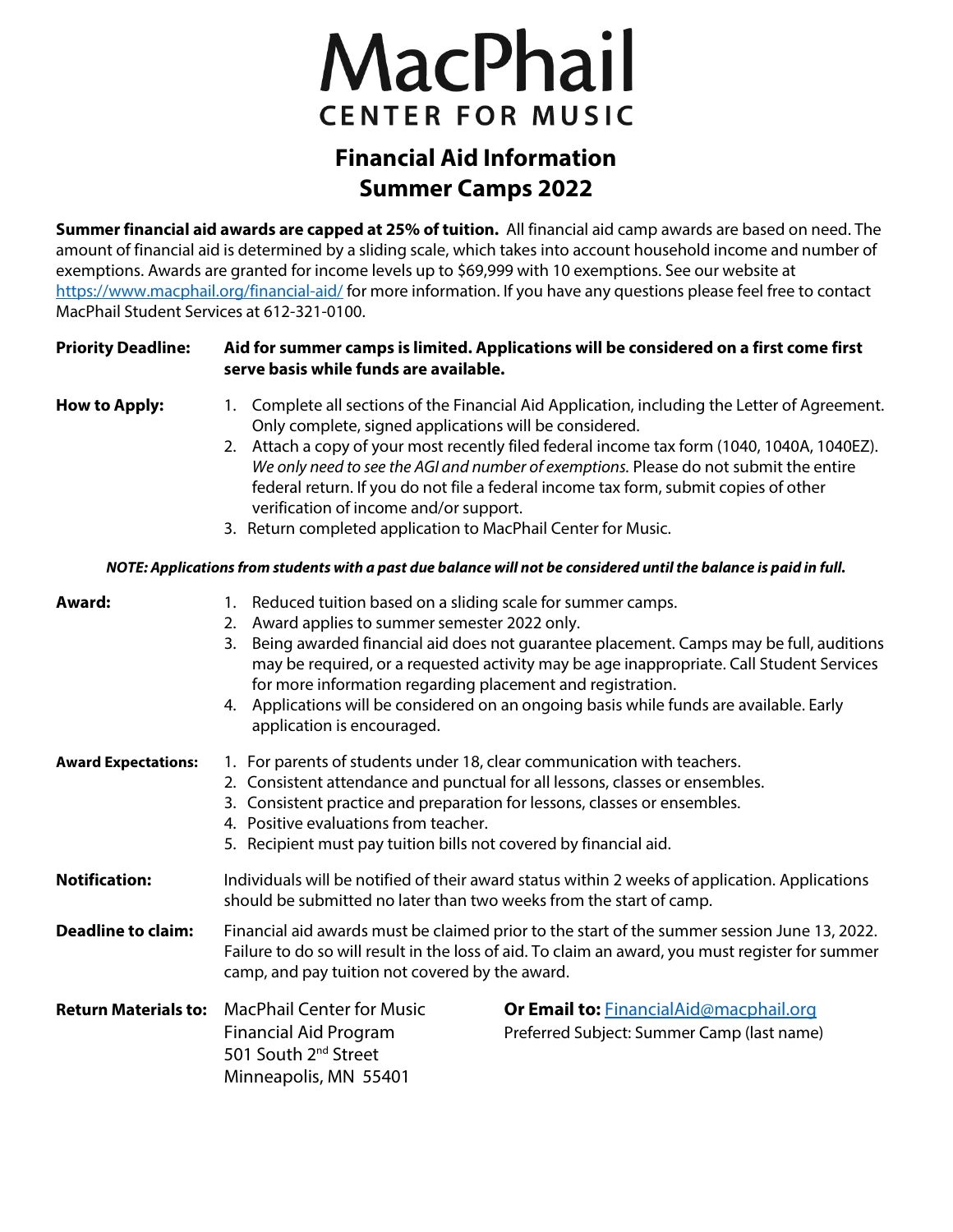# **Summer Camps 2022 MacPhail Center for Music Financial Aid Application**

Only completed financial aid applications will be considered. Attach a copy of your most recently filed federal income tax form (1040, 1040A, 1040EZ.) We only need to see the **AGI and number of exemptions**. *Please do not submit the entire federal return.* If you do not file a federal income tax form, submit copies of other verification of income and/or support, such as a Social Security statement. If you have any questions or need help filling out this application, please call the Student Services Center at 612-321-0100.

# **Family Information:**

|                              | Parent/Guardian #1 or Adult Student (first and last names):                                                                                                                        |
|------------------------------|------------------------------------------------------------------------------------------------------------------------------------------------------------------------------------|
|                              | <u> 1980 - Andrea Stadt Britain, amerikansk politik (* 1908)</u><br>Primary Phone: (1992) 2012 2022 2023 Alternate Phone: (2003) 2023 2024 2024 2024 2024 2024 2022 2024 2022 2024 |
| Home Address/City/State/Zip: |                                                                                                                                                                                    |
| Email address:               |                                                                                                                                                                                    |
| Employer:                    |                                                                                                                                                                                    |
|                              |                                                                                                                                                                                    |
|                              |                                                                                                                                                                                    |
|                              |                                                                                                                                                                                    |
|                              | <b>Financial Information: Annual Household Income</b>                                                                                                                              |
|                              | $\blacksquare$ - If yes: attach a copy of form 1040<br>▶ Do you file federal tax forms 1040, 1040A or 1040EZ? Yes / No - If no: provide verification<br>of income received         |
| \$                           | Adjusted Gross Income from 2021 federal income tax form                                                                                                                            |
|                              | <b>Number of exemptions</b> (total of adults and children as listed on your federal income tax form)                                                                               |
|                              | Other income (please attach proof):<br>Description of income: Amount of income:                                                                                                    |
|                              |                                                                                                                                                                                    |
|                              | \$                                                                                                                                                                                 |
|                              | Total Annual Income: \$                                                                                                                                                            |

#### **Special Circumstances**:

Please list any special circumstances that significantly affect income changes in 2021 (*loss of job, wage or hour reduction, major medical expenses, etc.)* If you have no income, please explain how you are living without income *(living*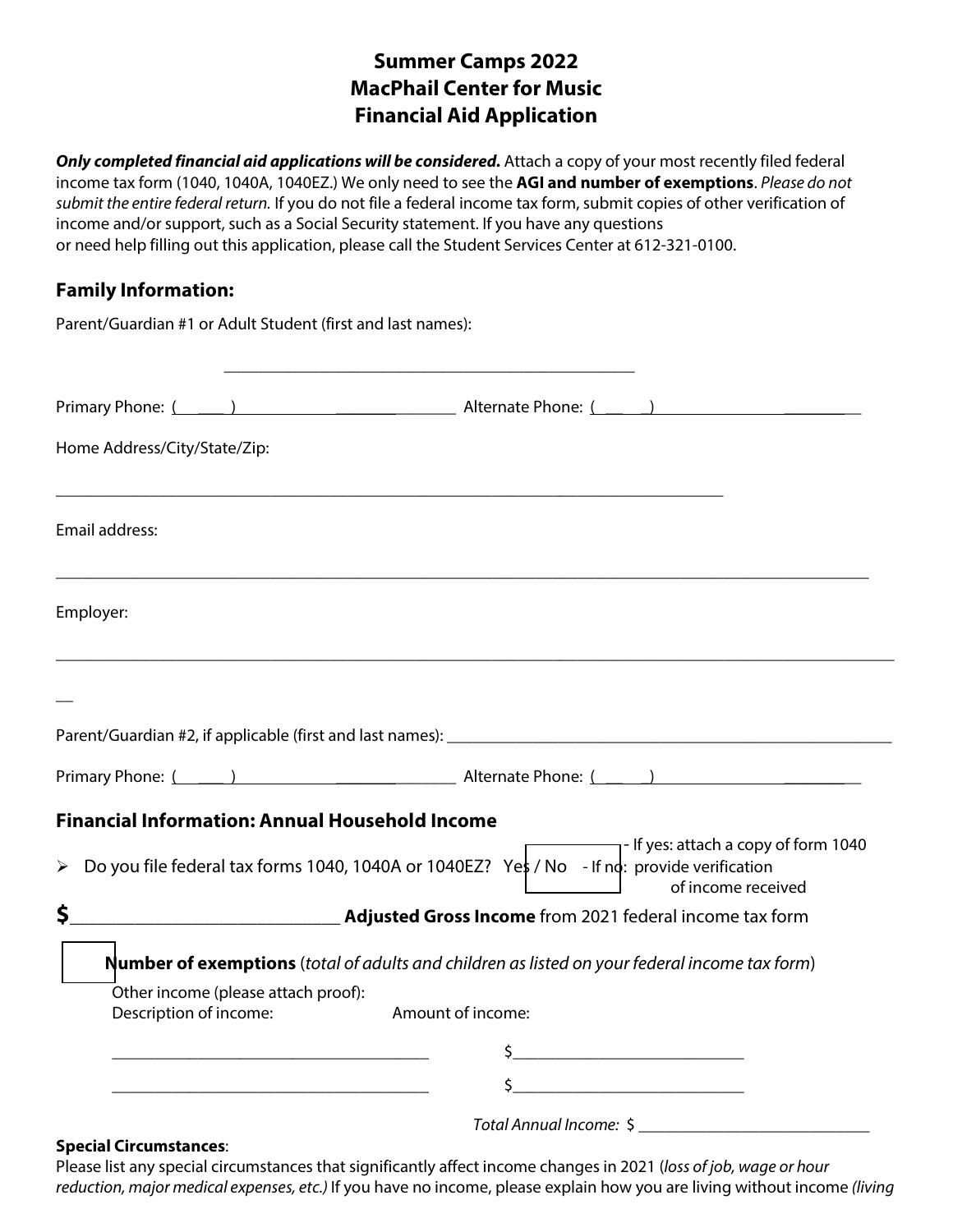with family, receiving assistance, etc.) For longer answers, attach separate sheet.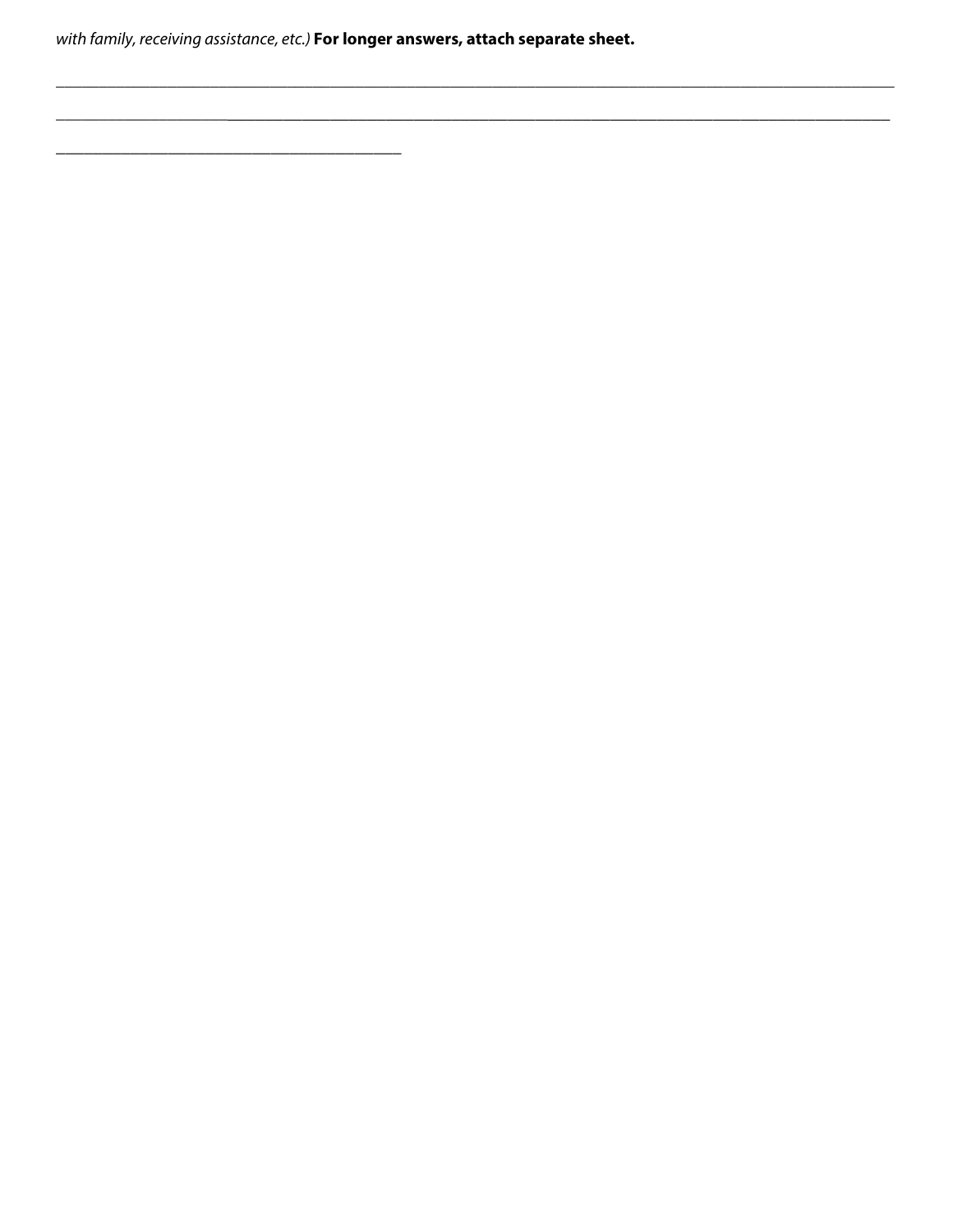# **Summer Camps 2022 MacPhail Center for Music Financial Aid Camp Request Form**

**Please Note: This is NOT a Registration Form** -- List the camp for which each family member will be requesting aid. If awarded aid, the award can only be applied to the camp(s) which are listed on this form. Future requests will be considered only if funds are available. Complete to the fullest extent possible.

> \* Comprehensive data about our students supports our success in raising funds to maintain and grow our financial aid program. **All information will be kept strictly anonymous.**

| <b>Student Name</b><br>(first and last) | <b>Birth Date</b> | Race or ethnicity, please<br>choose from the following*<br>A. African American D. Asian<br>E. Latino<br><b>B. Native American</b><br>C. European American F. Other | Summer Camp | Teacher<br>(if known) | Camp Location<br>$MPLS = Minneapolis$<br>AV = Apple Valley<br>CHAN = Chanhassen<br>$O = Online$ |
|-----------------------------------------|-------------------|--------------------------------------------------------------------------------------------------------------------------------------------------------------------|-------------|-----------------------|-------------------------------------------------------------------------------------------------|
|                                         |                   |                                                                                                                                                                    |             |                       |                                                                                                 |
|                                         |                   |                                                                                                                                                                    |             |                       |                                                                                                 |
|                                         |                   |                                                                                                                                                                    |             |                       |                                                                                                 |
|                                         |                   |                                                                                                                                                                    |             |                       |                                                                                                 |
|                                         |                   |                                                                                                                                                                    |             |                       |                                                                                                 |
|                                         |                   |                                                                                                                                                                    |             |                       |                                                                                                 |
|                                         |                   |                                                                                                                                                                    |             |                       |                                                                                                 |